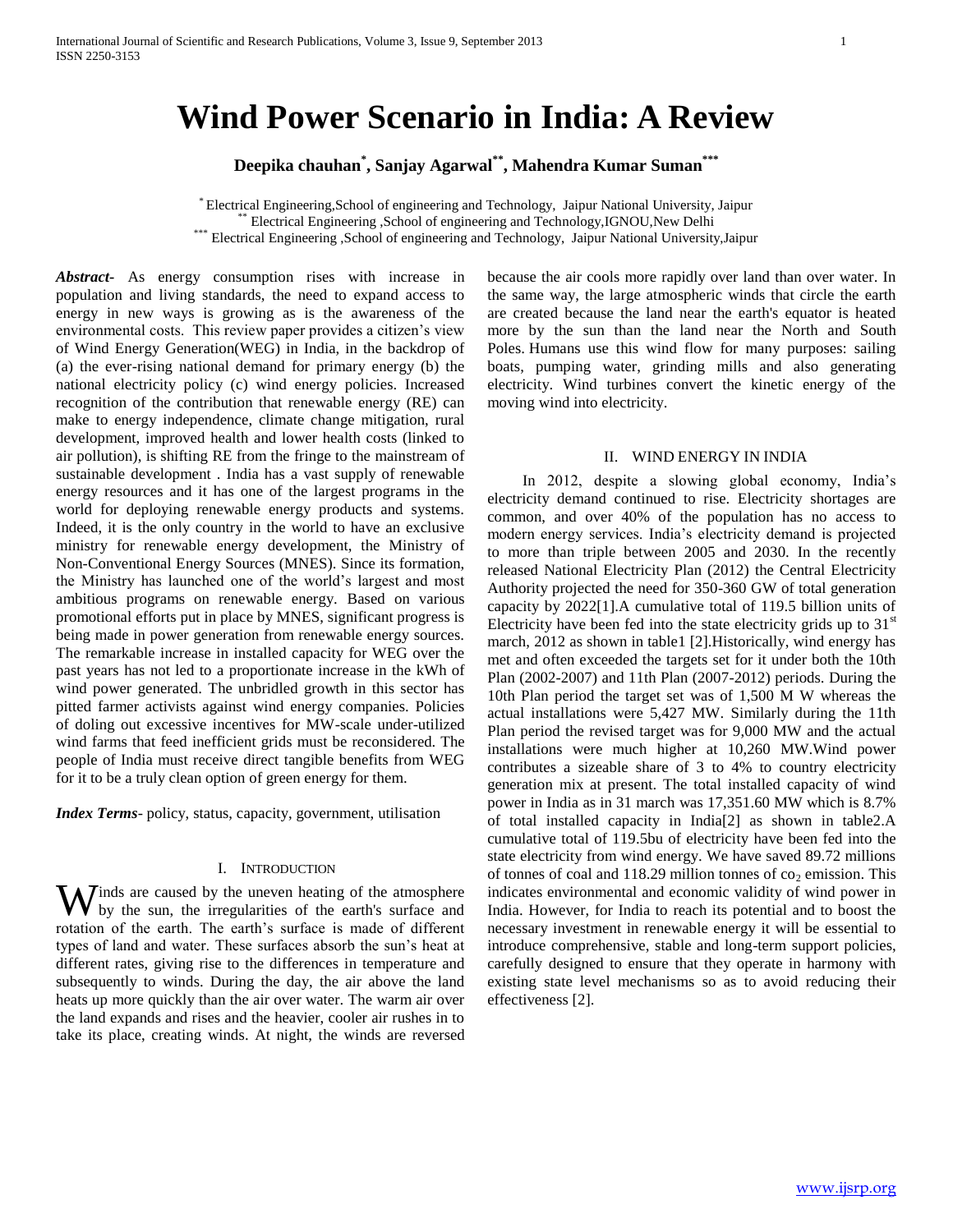| <b>STATE</b> | <b>UPTO</b>    | $2005 -$ | $2006 -$ | $2007 -$ | 2008-  | $2009 -$ | $2010-$ | $2011 -$ | <b>CUMULATIVE</b> |
|--------------|----------------|----------|----------|----------|--------|----------|---------|----------|-------------------|
|              | <b>MAR2005</b> | 06       | 07       | 08       | 09     | 10       | 11      | 12       |                   |
| Andhra       | .721           | .079     | .111     | .101     | .333   | .106     | .076    | .122     | 1.650             |
| Pradesh      |                |          |          |          |        |          |         |          |                   |
| Gujarat      | 1.332          | .286     | .455     | .851     | 2.104  | 2.988    | 2.881   | 4.181    | 15.077            |
| Karnataka    | 1.409          | .935     | 1.397    | 1.840    | 1.723  | 2.895    | 2.825   | 3.279    | 16.303            |
| Madhya       | .3000          | .030     | .070     | .069     | .003   | .082     | .090    | .130     | .775              |
| Pradesh      |                |          |          |          |        |          |         |          |                   |
| Maharashtra  | 2.650          | .790     | 1.714    | 1.804    | 2.207  | 2.779    | 2.692   | 3.296    | 17.931            |
| Rajasthan    | .494           | .427     | .532     | .682     | .758   | 1.127    | 1.387   | 2.420    | 7.826             |
| Tamil nadu   | 11.970         | 3.444    | 5.268    | 6.066    | 6.206  | 8.146    | 8.720   | 9.855    | 59.675            |
| Kerala       | .047           | .000     | .000     | .000     | .000   | .065     | .065    | .070     | .246              |
| Total        | 18.923         | 5.991    | 9.547    | 11.413   | 13.334 | 18.188   | 18.736  | 23.353   | 119.483           |

**TABLE1 state-wise and year-wise cumulative wind power generation data in billions units(BU)**

Source:MNRE

**TABLE2 state-wise and year-wise cumulative wind power installed capacity in MW(upto march,2012)**

| <b>STATE</b> | <b>UPTO</b>      | 200   | 2003- | $2004 -$  | $2005 -$ | $2006-$  | $2007 -$ | $2008 -$ | 2009- | $2010-$ | $2011 -$ | Total    |
|--------------|------------------|-------|-------|-----------|----------|----------|----------|----------|-------|---------|----------|----------|
|              | MAR <sub>2</sub> | $2 -$ | 04    | 05        | 06       | 07       | 08       | 09       | 10    | 11      | 12       |          |
|              | 002              | 03    |       |           |          |          |          |          |       |         |          |          |
| Andhra       | 93.2             | 0.0   | 6.2   | 21.8      | .45      | .80      | 0.0      | 0.0      | 13.6  | 55.4    | 54.1     | 245.50   |
|              |                  |       |       |           |          |          |          |          |       |         |          |          |
| pradesh      |                  |       |       |           |          |          |          |          |       |         |          |          |
| Gujrat       | 181.4            | 6.2   | 28.9  | 51.5      | 84.64    | 283.9    | 616.3    | 313.6    | 197.1 | 312.8   | 789.9    | 2966.30  |
|              |                  |       |       |           | $\theta$ | 5        | 6        |          |       |         |          |          |
|              |                  |       |       |           |          |          |          |          |       |         |          |          |
| Karnataka    | 69.3             | 55.6  | 84.9  | 201.5     | 143.8    | 265.9    | 190.3    | 316.0    | 145.4 | 254.1   | 206.7    | 1933.50  |
|              |                  |       |       |           | $\Omega$ | 5        | $\theta$ |          |       |         |          |          |
| Madhya       | 23.2             | 0.0   | 0.0   | 6.3       | 11.40    | 16.40    | 130.3    | 25.1     | 16.6  | 46.5    | 100.5    | 376.40   |
| Pradesh      |                  |       |       |           |          |          | 9        |          |       |         |          |          |
|              |                  |       |       |           |          |          |          |          |       |         |          |          |
| Maharashtra  | 400.3            | 2.0   | 6.2   | 48.8      | 545.1    | 485.3    | 268.1    | 183.0    | 138.9 | 239.1   | 416.5    | 2733.30  |
|              |                  |       |       |           | $\Omega$ | $\Omega$ | 5        |          |       |         |          |          |
| Rajasthan    | 16.1             | 44.6  | 117.8 | 106.3     | 73.27    | 111.7    | 68.95    | 199.6    | 350.0 | 436.7   | 545.7    | 2070.70  |
|              |                  |       |       |           |          | 5        |          |          |       |         |          |          |
|              |                  |       |       |           |          |          |          |          |       |         |          |          |
| Tamil nadu   | 877.0            | 133.  | 371.2 | 675.5     | 857.5    | 577.9    | 380.6    | 431.1    | 602.2 | 997.4   | 1083.    | 6987.60  |
|              |                  | 6     |       |           | 5.       | $\Omega$ | 7        |          |       |         | 5        |          |
| Kerala       | 2.0              | 0.0   | .000  | 0.0       | .000     | 0.0      | 8.50     | 16.5     | 0.8   | 7.4     | 0.0      | 35.1     |
| others       | 3.2              | 0.0   | 0.0   | 0.0       | 0.0      | 0.0      | 0.0      | 0.0      | 0.0   | 0.0     | 0.0      | 3.2      |
| Total        | 1,665.7          | 242.  | 615.2 | 1,111     | 1716.    | 1,742    | 1,663    | 1,484    | 1464. | 2,349   | 3,196    | 17,351.6 |
|              |                  | 0     |       | $\cdot$ 7 | 17       | .05      | .32      | .9       | 6     | .6      | .9       | $\Omega$ |

Source: MNRE

#### III. ASSESSMENT OF WIND POWER SOURCE

 Presently, India has an installed power generation capacity of a little over 207.8 GW[3], of which renewables account for about 25 GW and wind makes up a majority of this installed capacity. The wind power generation capacity in India is 49,130 MW as per the official estimates in the Indian wind Atlas(2010) by the centre for wind energy technology(C-WET).The potential is calculated with respect to 2 percent land availability at windy locations and pertains to a 50m hub height level of wind turbine.[4]. If the estimated potential of 102 GW were fully developed, wind would provide only about 8 percent of the projected electricity demand in 2022 and 5 percent in 2032 [5].If the potential of 49,130 MW at 50m `level is extrapolated at 80m standard height, the projected wind potential using the same land

availability will be in the order of 1,02,788 MW(not officially declare).Table3 shows the estimated installation potential at hub height of 50m and 80m by C-WET

| State/UTs                      | Estimated potential    |            |  |  |  |
|--------------------------------|------------------------|------------|--|--|--|
|                                | (MW)                   |            |  |  |  |
|                                | $@50m(\text{$\circ$})$ | @80m(*#\$) |  |  |  |
| Andaman & Nicobar              | 2                      | 365        |  |  |  |
| Andhra Pradesh                 | 5394                   | 14497      |  |  |  |
| Arunachal Pradesh <sup>*</sup> | 201                    | 236        |  |  |  |
| Assam $*$                      | 53                     | 112        |  |  |  |
| <b>Bihar</b>                   |                        | 144        |  |  |  |
| Chhattisgarh*                  | 23                     | 314        |  |  |  |
| Daman and Diu                  |                        |            |  |  |  |
| Gujarat                        | 10609                  | 35071      |  |  |  |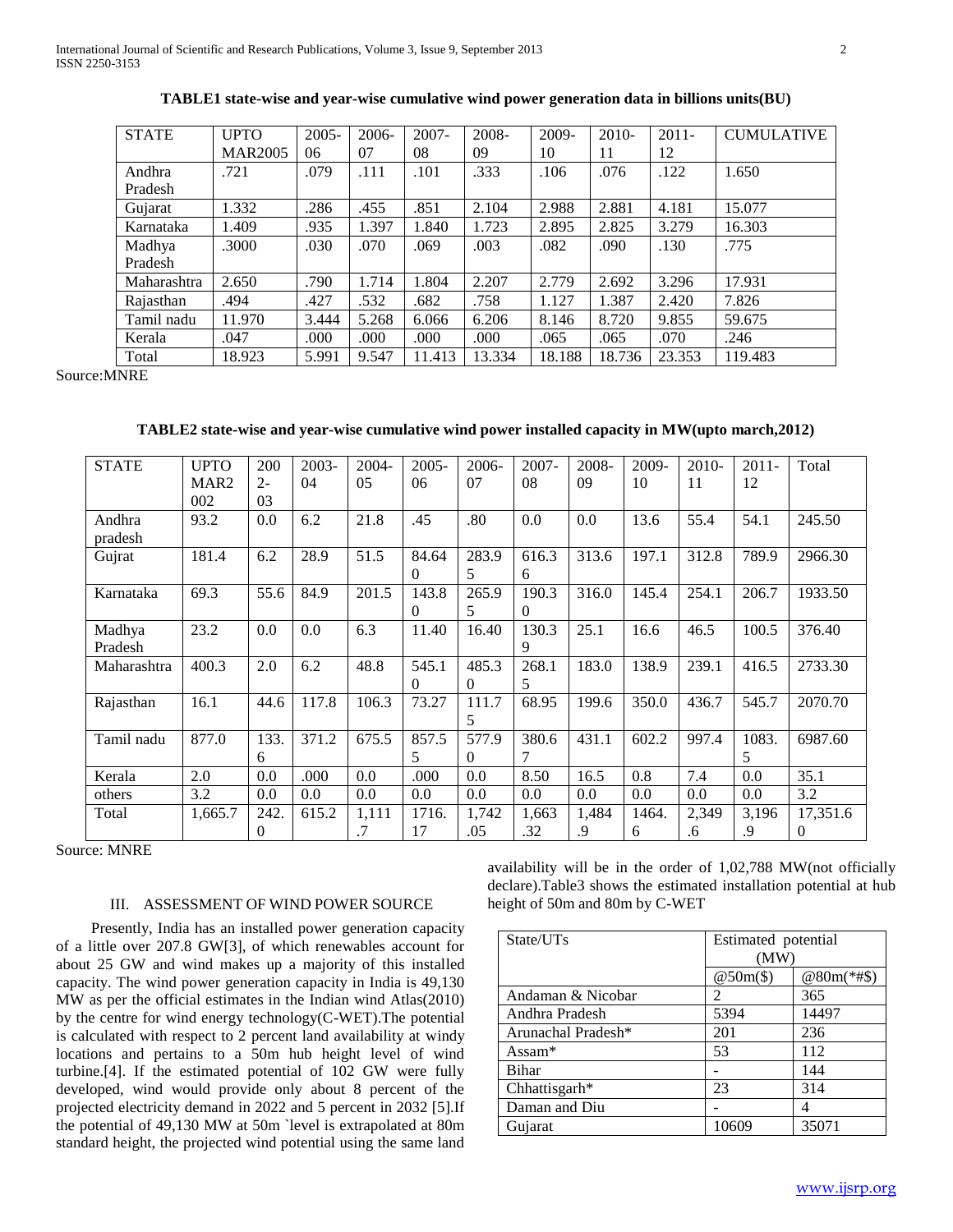| Haryana           |        | 93       |  |  |
|-------------------|--------|----------|--|--|
| Himachal Pradesh* | 20     | 64       |  |  |
| Jharkhand         |        | 91       |  |  |
| Jammu & Kashmir*  | 5311   | 5685     |  |  |
| Karnataka         | 8591   | 13593    |  |  |
| Kerala            | 790    | 837      |  |  |
| Lakshadweep       | 16     | 16       |  |  |
| Madhya Pradesh    | 920    | 2931     |  |  |
| Maharashtra       | 5439   | 5961     |  |  |
| Manipur*          | 7      | 56       |  |  |
| Meghalaya*        | 44     | 82       |  |  |
| Nagaland*         | 3      | 16       |  |  |
| Odisha            | 910    | 1384     |  |  |
| Puducherry        |        | 120      |  |  |
| Rajasthan         | 5005   | 5050     |  |  |
| Sikkim*           | 98     | 98       |  |  |
| Tamil Nadu        | 5374   | 14152    |  |  |
| Uttrakhand*       | 161    | 534      |  |  |
| Uttar Pradesh*    | 137    | 1260     |  |  |
| West Bengal       | 22     | 22       |  |  |
| Total             | 49,130 | 1,02,788 |  |  |

 \*Wind potential has yet to be validated with actual measurement

#Estimation is based on meso scale modelling

 \$As actual land assessment is not done on a conservative consideration 2 percent land availability for all states except Himalayan and north eastern States, Andaman and Nicobar Islands .In other states .5% land availability has been assumed.

# IV. STATEWISE WIND POWER INTALLATION

 During the period from 2002 to 2012, the growth momentum in Indian wind energy sector picked up. The pace of development was marked by formulation of right regulatory framework, incentive mechanism, flourishing component manufacturing industry, emergence of local players and coming of multinational companies as well as technology advancement. Historically, the States of Tamil Nadu, Karnataka, Maharashtra and Gujarat have been the leaders in terms of total wind installations. The States of Rajasthan, Madhya Pradesh and Kerala are quickly catching up. Interestingly more than 95 percent of the nation's wind energy development to date is concentrated in just five states in southern and western India – Tamil Nadu, Andhra Pradesh, Karnataka, Maharashtra, and Gujarat [LBNL, 2012]. These five states accounted for over 85% of the total installed capacity at the end of the last plan period. Rajasthan is another emerging State with rising wind turbine installations [2] as shown in table2.

## V. REPOWERING WIND POTENTIAL

 The average size of a wind turbine has increased from .77MW in 2004 to 1MW in 2009 and the MW-class turbine now comprise over half of the new wind power capacity installed in the country. One of the immediate benefits after repowering the old wind turbines is that more electricity can be generated from the same site.Inspite of lack of policy and incentive, there are many problems which are faced during repowering such as disposal of old machines, fragmented land ownership in existing wind farms, clarity on the feed-in tariff offered to newly repowered projects and constrained evacuation of the extra power generated. A study on repowering potential conducted by WISE for the Ministry of New and Renewable Energy estimated India's Current repowering potential at approximately 2,760 MW.

#### VI. INDIA: INTERNATIONAL MANUFACURING HUB

 India is emerging as a major wind turbine-manufacturing hub today due to favourable policy framework, low manpower cost, raw material availability and vast market potential. Currently 18 existing manufacturers have a consolidated annual production capacity of over 10,000 MW. Some of the international companies with subsidiaries in India are sourcing over 80% of their components from Indian component manufacturers. Besides manufactures like Enercon, RRB, Suzlon and Leitmer Shriram, Win Wind has also set up a blade manufacturing facility in India [2].The Indian manufacturers have ramped up their production capacity over a period of time. Besides meeting the domestic demand, some manufacturers have also started exporting turbines. The wind turbine manufactured in India has been exported to countries like Thailand, Turkey, Estonia, Netherlands, the UK and srilanka. According to estimates by WISE the annual wind turbine manufacturing capacity is likely to cross 17,000 MW by the 2013 if all manufacturers go ahead with their plans.

## VII. NATIONAL POLICY MEASURES SUPPORTING RENEWABLES

 In 1993, when the MNES issued guidelines for purchase of power from renewable energy sources by state utilities, it marked the beginning of initial policy support for renewable energybased power generation in India.The most important development after this was the enactment of the Electricity act, 2003 with specific provision for promotion of renewable energy. However, the EA 2003 changed the legal and regulatory framework for the renewable energy sector in India. The significant provision of this Act are---Section 61(h) which give power to state electricity regulatory commission for fixing prefential tariff for renewable energy projects so as to promote investment while Section 86(1) e enables state commissions to create market for RE and co-generation projects by prescribing a minimum percentage of electricity to be procured from non conventional energy sources. [2]

#### 7.1 NATIONAL ELECTRICITY POLICY

 This policy provides direction on determination of percentage for renewable power procurement. The policy also provides a roadmap for gradually increasing the share of renewable power generation.

# 7.2 TARIFF POLICY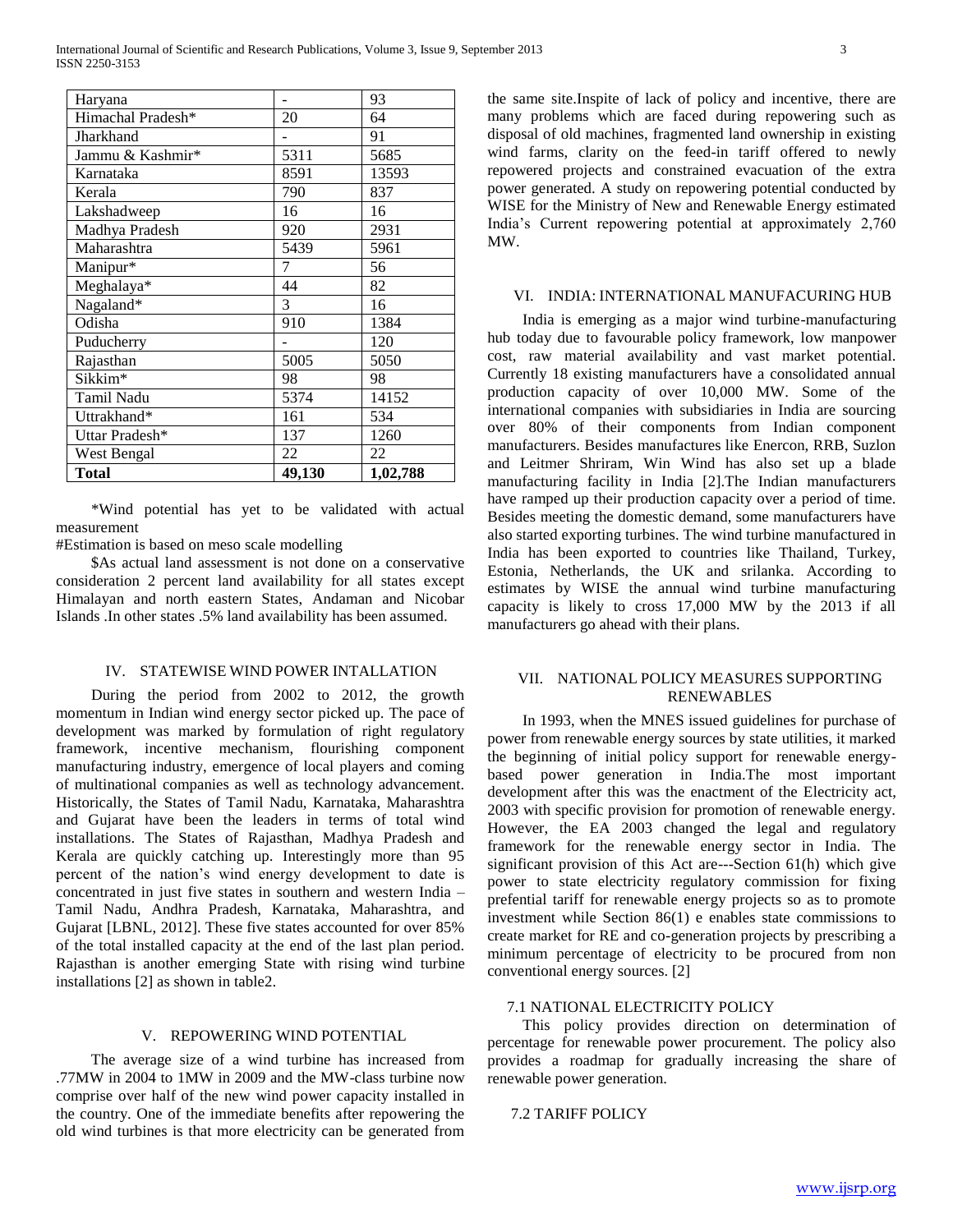International Journal of Scientific and Research Publications, Volume 3, Issue 9, September 2013 4 ISSN 2250-3153

 It recommends 'prefential tariff' for purchase of power from renewable energy sources as well as lays out a long-term strategy for pricing of power from RE sources.

#### VIII. REGULATORY AND POLICY INCENTIVES FOR WIND POWER

 India, as part of its obligations to the United Nations climate convention (UNFCCC), released a National Action Plan on Climate Change (NAPCC) in June 2008[8] that laid out the government's vision for a sustainable and clean energy future. The NAPCC stipulates that a dynamic minimum renewable purchase target of 5% (of total grid purchase) may be prescribed in 2009-2010 and this should increase by 1% each year for a period of 10 years. That would mean that by 2020, India should be procuring 15% of its power from renewable energy sources. Current policy and regulatory incentives for wind power development are listed as-

## 8.1 GENERATION BASED INCENTIVE

 Initially implemented in June 2008 and then re-launched in December 2009 by the union government for grid connected wind power projects. A GBI of INR 0.50 per kWh  $\sim 1$  US\$ cent), with a cap of approximately \$29,000 per M W per year, totalling \$116,000 per MW over 10 years of a project's life was offered under this scheme[10].The GBI scheme includes captive wind power projects, but excludes third party sale. The scheme is applicable for the projects commissioned on/after 17.12.2009.Elligibilty criterion is that projects should not avail accelerated depreciation and should sell the electricity to grid at a tariff fixed by SERC/state govt. This scheme expired on  $31<sup>st</sup>$ march and is likely to be announced with some modification by MNRE.

#### 8.2 ACCELERATED DEPRECIATION.

 There is a provision for accelerated depreciation of 80 percent. This provision has enabled large profit making companies, small investors and captive users to participate in this sector. While IPPs may not be interested in the AD benefit, there is a whole class of small and medium enterprises that would be willing to invest in wind power for captive power consumption provide the AD benefit is available. [2]

## 8.3 RENEWABLE ENERGY CERTIFICATES

 The trading of RECs in the Indian market began in February 2011.The RECs were introduced to enable all states to buy a certain proportion of their total power purchase from renewable resources. An REC is a tradable certificate of proof that a renewable energy plant has generated one MWh of electricity. Under this framework, renewable energy generators can trade RECs through a power exchange platform that allows market based price discovery, within a price range determined by the Central Electricity Regulatory Commission. The respective price limits are called forbearance price and floor price and their values are calculated separately for solar and all no solar sources (i.e. wind, biomass, small hydro). The issued RECs are traded at qualified power exchanges within the boundary set by the floor price and forbearance price as determined by the CERC. For wind power generation as of April 2012, the revised range is

## 8.4 NATIONAL CLEAN ENERG Y FUND

 The government proposed the creation of the National Clean Energy Fund (NCEF) in the Union Budget 2010-2011 by imposing a clean energy tax (cess) of INR 50 ( $\sim$  \$1) per tonne on all coal produced as well as on coal imports in India. The Ministry of Finance through the Clean Energy Cess rules 2010, set guidelines for the collection and assessment of this tax by the Revenue Department. Thereafter an interministerial group was set up in the Ministry to approve projects and eligibility requirements for accessing funds from the NCEF [9]. However since its inception in July 2010, little information on the operationalization of the NCEF has been released in the public domain other than the guidelines and application form for proposals.[1]

## IX. OTHER INCENTIVE[2]

1)10 years income-Tax holiday for wind power projects.

2) Excise duty exemption.

3) Concessional import duty on certain components of wind electricity generator.

- 4) Power wheeling and banking facilities.
- 5) Sales tax concession/benefits.
- 6) Loan facility for setting up wind power projects by IREDA.

#### X. INDIA SMART GRID TASK FORCE

 Especially after the introduction of the IEGC, grids across the country are required to take on electricity produced from nonconventional energy sources under various schemes (RPSs and RECs). Hence the need to revamp and modernize the national/regional and local grids must be one of the primary areas of investment and development. The Ministry of Power (MOP) took the first step towards grid reforms when it set up the 'India Smart Grid Task Force' (ISGTF) in June 2010[7]. The ISGTF is an inter- ministerial group that serves as the government focal point for plans related to Smart Grid development in India. MOP's vision of a smart grid was to bring together the fields of communications, IT and the power sector to establish a comprehensive power grid infrastructure. Further, on the demand side it envisioned giving a choice to the consumer to decide the timing and amount of electricity consumption based upon the real-time prices in the electricity market.

## XI. IMPROVING WIND FORECASTING AND SCHEDULING [1]

 In India the grid infrastructure is outdated and an under invested aspect of the national infrastructure. The existing electricity grid code allows inter-state sale of power by relaxing provisions for forecasting and scheduling for renewable based generation. According to the norms laid down in the 2010 Grid